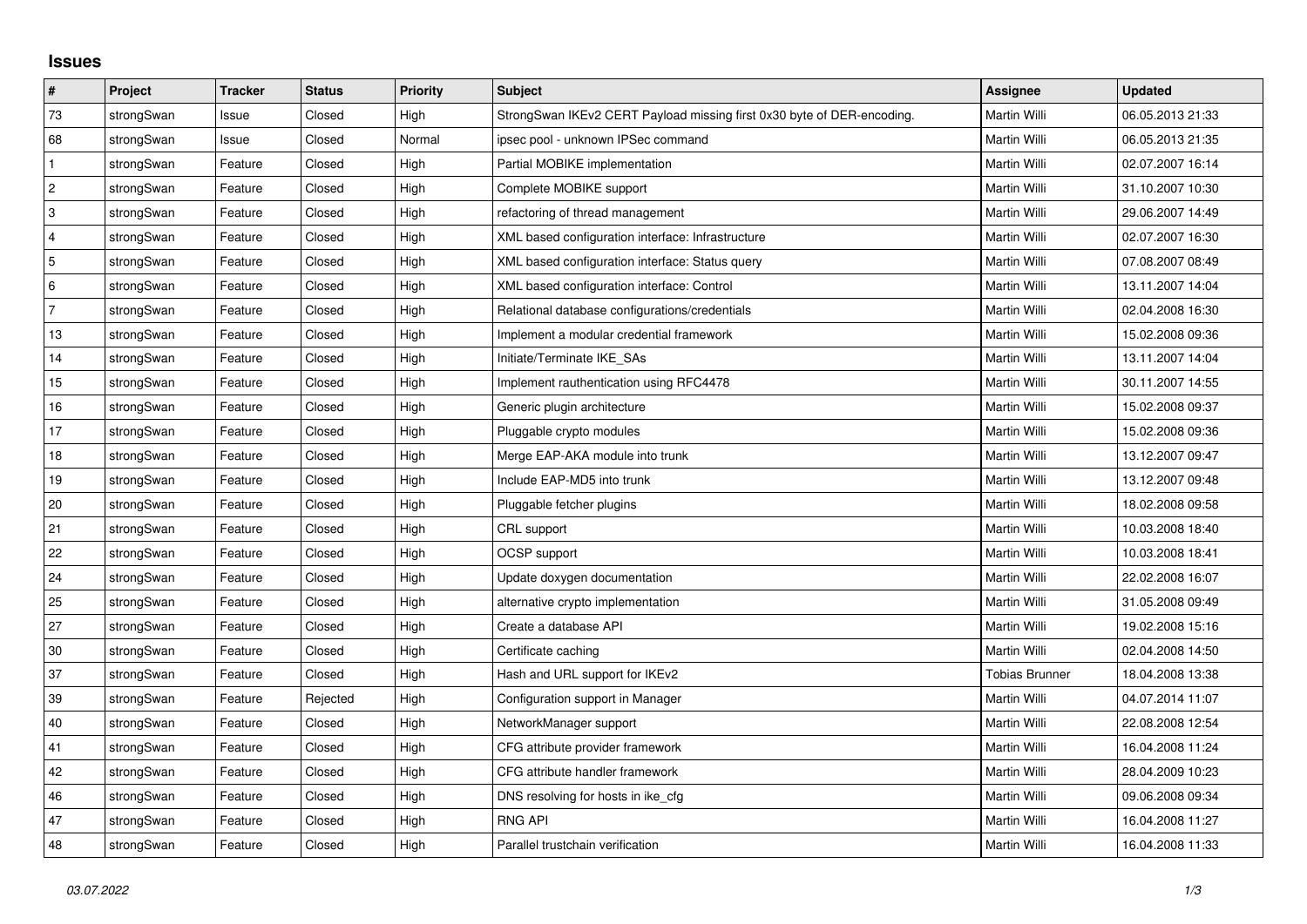| $\vert$ # | Project    | <b>Tracker</b> | <b>Status</b> | <b>Priority</b> | <b>Subject</b>                                                              | <b>Assignee</b>       | <b>Updated</b>   |
|-----------|------------|----------------|---------------|-----------------|-----------------------------------------------------------------------------|-----------------------|------------------|
| 54        | strongSwan | Feature        | Closed        | High            | <b>EAP-Identity Server functionality</b>                                    | Martin Willi          | 22.08.2008 12:55 |
| 59        | strongSwan | Feature        | Closed        | High            | Add additinal signal dependent parameter to bus                             | Martin Willi          | 29.07.2008 11:04 |
| 60        | strongSwan | Feature        | Closed        | High            | Implement draft-sheffer-ikev2-gtc-00 with PAM password verification         | Martin Willi          | 22.08.2008 12:59 |
| 57        | strongSwan | Feature        | Closed        | Normal          | new pluto connection option: verify_identifier                              | Andreas Steffen       | 25.07.2013 10:07 |
| 67        | strongSwan | Feature        | Closed        | Normal          | Implement DH groups 22-24                                                   | Martin Willi          | 19.04.2010 14:51 |
| 69        | strongSwan | Feature        | Closed        | Normal          | Improve scheduler performance                                               | <b>Tobias Brunner</b> | 04.12.2008 17:03 |
| 76        | strongSwan | Feature        | Closed        | Normal          | crypto test framework                                                       | <b>Martin Willi</b>   | 12.06.2009 11:31 |
| 78        | strongSwan | Feature        | Closed        | Normal          | Integrity tester for libstrongswan and all plugins.                         | Martin Willi          | 27.06.2009 16:19 |
| 100       | strongSwan | Feature        | Closed        | Normal          | Derive traffic selectors from authentication process                        | Martin Willi          | 23.07.2010 16:53 |
| 128       | strongSwan | Feature        | Closed        | Normal          | Plugin dependencies                                                         | Martin Willi          | 06.02.2012 10:51 |
| 129       | strongSwan | Feature        | Assigned      | Normal          | Relations between ike/child/peer cfg                                        | Martin Willi          | 06.02.2012 10:50 |
| 23        | strongSwan | Feature        | Closed        | Low             | PKCS#11 based smartcard implementation                                      | Martin Willi          | 12.10.2010 13:42 |
| 38        | strongSwan | Feature        | <b>New</b>    | Low             | OCSP in IKE payload, RFC4806                                                |                       | 19.12.2014 14:20 |
| 12        | strongSwan | <b>Bug</b>     | Closed        | Immediate       | Fix build on uClibc                                                         | Martin Willi          | 31.10.2007 10:34 |
| 8         | strongSwan | Bug            | Closed        | Urgent          | MOBIKE selects disappearing IPv6 address                                    | Martin Willi          | 05.07.2007 09:03 |
| 51        | strongSwan | <b>Bug</b>     | Closed        | Urgent          | fips signer should not chek for \$(PREFIX)/libexec/ipsec/ at build time     | Andreas Steffen       | 19.08.2008 21:10 |
| 10        | strongSwan | <b>Bug</b>     | Closed        | High            | distribution cannot be built because logout.cs template is missing in trunk | <b>Martin Willi</b>   | 18.09.2007 07:43 |
| 11        | strongSwan | Bug            | Closed        | High            | Show IKE_SA status overview                                                 | Martin Willi          | 31.10.2007 10:29 |
| 26        | strongSwan | <b>Bug</b>     | Closed        | High            | Port all tools to new crypto/credential APIs                                | Martin Willi          | 21.03.2008 18:04 |
| 31        | strongSwan | Bug            | Closed        | High            | ikev2/rw-eap-aka-rsa scenario fails                                         | Martin Willi          | 19.03.2008 15:25 |
| 32        | strongSwan | <b>Bug</b>     | Closed        | High            | ikev2/rw-no-idr scenario fails                                              | Martin Willi          | 19.03.2008 11:13 |
| 33        | strongSwan | <b>Bug</b>     | Closed        | High            | ikev2/crl-revoked scenario broken                                           | Martin Willi          | 19.03.2008 19:02 |
| 34        | strongSwan | Bug            | Closed        | High            | ikev2/multi-level-ca-loop segfaults                                         | Martin Willi          | 31.03.2008 09:19 |
| 35        | strongSwan | <b>Bug</b>     | Closed        | High            | ikev2/ocsp-no-signer-cert scenario segfaults                                | Martin Willi          | 02.04.2008 09:45 |
| 36        | strongSwan | <b>Bug</b>     | Closed        | High            | strongswan-4.2.0 does not compile with uclibc                               | Martin Willi          | 04.04.2008 13:51 |
| 43        | strongSwan | <b>Bug</b>     | Closed        | High            | missing certificate_identity in SQL database causes segfault                | Martin Willi          | 07.04.2008 10:08 |
| 45        | strongSwan | Bug            | Closed        | High            | Failure to open SQLite database crashes charon                              | Martin Willi          | 07.04.2008 09:16 |
| 49        | strongSwan | Bug            | Closed        | High            | starter log directly to terminal                                            | Martin Willi          | 30.04.2009 10:18 |
| 50        | strongSwan | Bug            | Closed        | High            | plutostderrlog option missing                                               | Martin Willi          | 11.05.2008 10:10 |
| 52        | strongSwan | Bug            | Closed        | High            | Migrate ESP sequence number in update_sa                                    | <b>Tobias Brunner</b> | 25.06.2008 08:40 |
| 55        | strongSwan | Bug            | Closed        | High            | Implement SHA512/384/256 HMAC with proper truncation in kernel              | Martin Willi          | 03.12.2009 11:41 |
| 56        | strongSwan | Bug            | Closed        | High            | New interface for EAP-SIM backend                                           | Martin Willi          | 24.10.2008 10:23 |
| 61        | strongSwan | <b>Bug</b>     | Closed        | High            | When recovering from DPD, firewall rules aren't added as necessary          | Andreas Steffen       | 06.05.2013 21:43 |